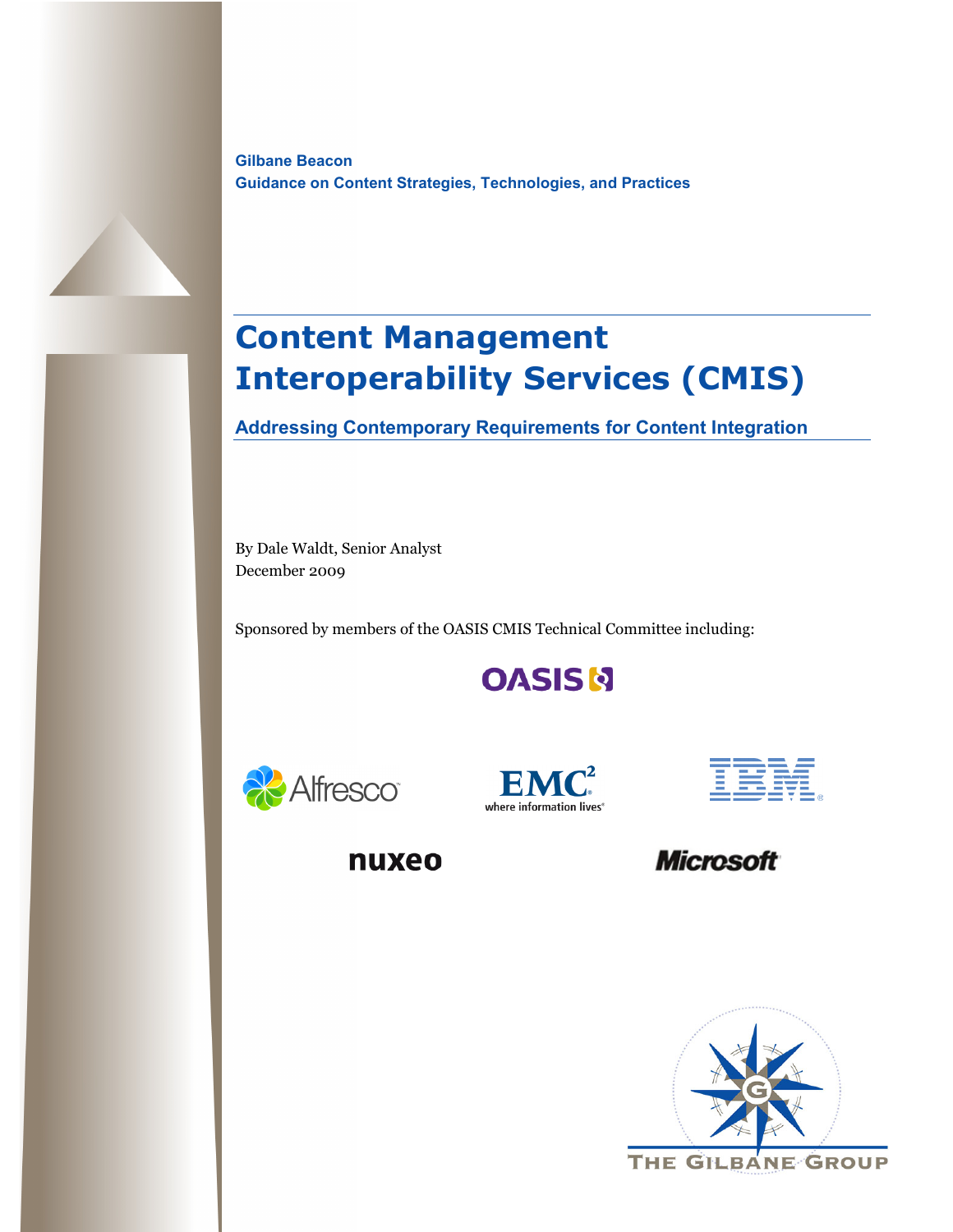# **Contents**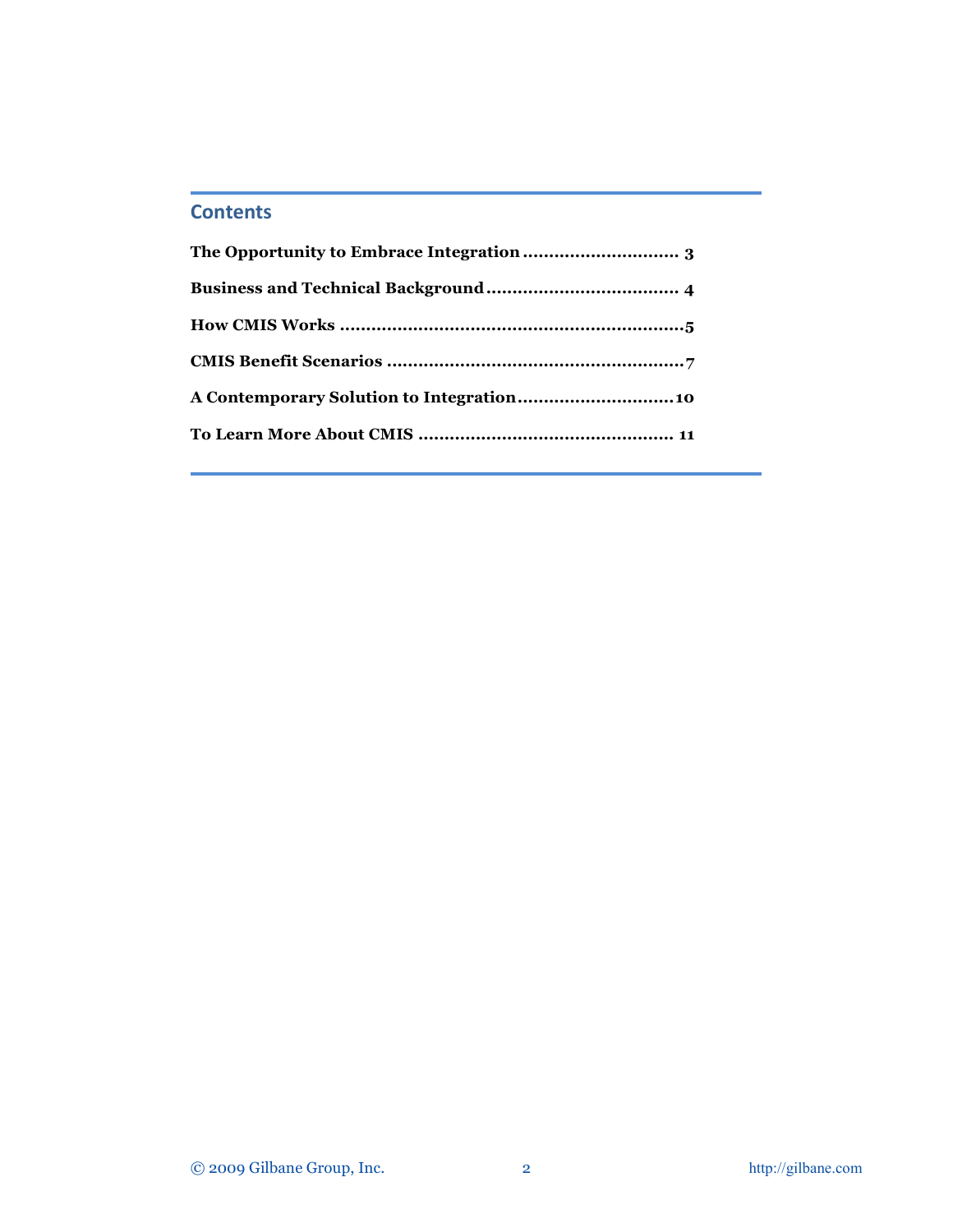## <span id="page-2-0"></span>**The Opportunity to Embrace Integration**

The deployment of multiple content management (CM) systems within a single organization is no longer a business trend, but a business fact. AIIM reports in its 2009 industry overview that "a single [enterprise content management] system concept" is in place at just 35% of the 568 companies surveyed this year.[1](#page-2-1) Mergers and acquisitions, a steady stream of new CM products, and the rapid evolution of innovative approaches like cloud computing virtually ensure that multiple disparate CM systems will define the enterprise IT landscape going forward. As a result, a growing number of companies are wrestling with the significant business challenges that result from the proliferation of CM systems within a single enterprise: content and data in isolated silos, operational inefficiencies due to disjointed processes, expensive and costly application development, and compromised business agility because of integration complexity.

Executives want to make decisions based on strategic goals and objectives, not on whether systems can be integrated with reasonable effort. Business buyers of CM want to be able to embrace integration so they can implement best-of-breed, purpose-built systems for specialized applications like digital marketing and electronic discovery. They need systems that connect externally as well as internally, supporting relationships throughout their value chain. Developers want cleaner interfaces that make integration seamless to system users. They want to remove cost obstacles to building composite applications and preparing their applications for cloud computing.

IT and business managers need new approaches to making disparate content management systems work together in useful ways. They can no longer afford to be saddled with significant integration challenges caused by systems with proprietary features and methods for communicating and accessing the data stored within. Historically these systems utilize specific connectors or adaptors to interoperate. The time and money required to integrate just two systems is burdensome. Cobbled-together integrations are not reusable or easily maintained. Worse, tremendous amounts of business value lie dormant simply because content assets cannot be leveraged across the enterprise.

The Content Management Interoperability Services (CMIS) specification is a market-driven response to CM integration challenges. CMIS is being developed under the auspices of OASIS (Organization for the Advancement of Structured Information Standards) by an OASIS Technical Committee. CMIS specifies a standardized content management repository

<span id="page-2-1"></span> <sup>1</sup> [AIIM Industry Watch: State of the ECM Industry 2009](http://www.aiim.org/PDFDocuments/36031.pdf)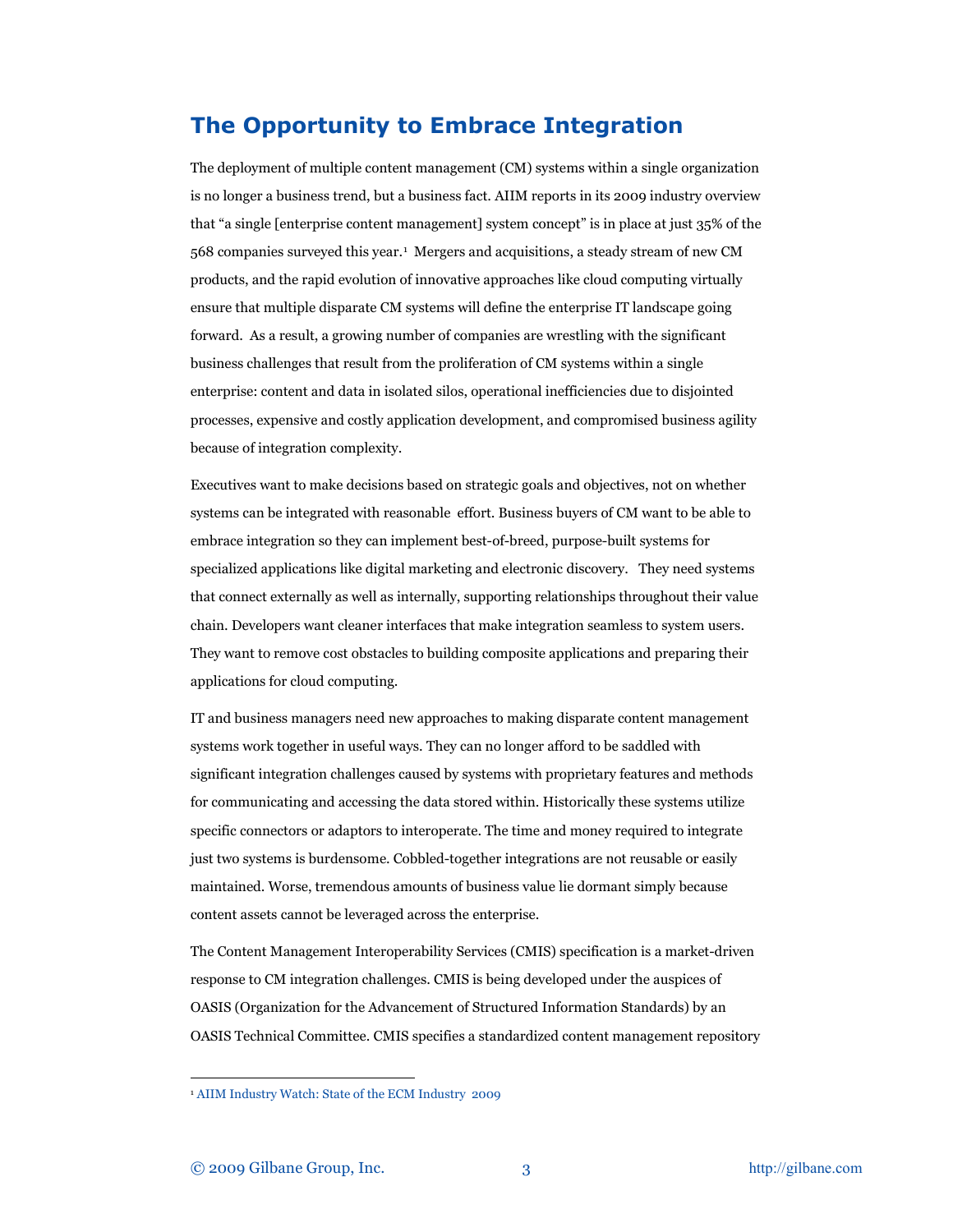access method, providing a powerful, consistent way of connecting CM systems. It is designed to reduce integration complexity and the development time and costs required to provide interoperability between disparate systems. With CMIS, creating integrated content ecosystems with two or more repositories will be easier, cheaper, and faster.

Gilbane believes that CMIS has the potential to be a game-changing standard, not only through its promise to facilitate affordable CM, but also as an enabler of whole new classes of high-value, information-rich applications that have not been possible to develop in the past. This paper describes

*"Multiple content management systems are becoming the norm for our customers. With point-topoint connections, the seams always show."* -- *Ethan Gur-esh, Microsoft*

the CMIS specification itself, the business and technical drivers behind its creation, and the benefits organizations can expect to see with its deployment.

# <span id="page-3-0"></span>**Business and Technical Background**

Content management tools have evolved into a diverse mix of applications designed to support different aspects or processes within the enterprise. Connecting these disparate repositories allows the content to be accessed as needed, even blended together in new and interesting ways. Some come with out-of-the-box connectors, but interoperability often requires custom integration development. Add the mix of operating systems, applications and database platforms, and diversity of data models, and the ability of systems to interoperate well is even more challenging. These connections are sometimes fragile and do not achieve all the desired functionality.

Increasingly, content providers find they need to present their information in a more easily consumed format, perhaps organized into "views" for specific audiences. Often this means that data from multiple repositories needs to be combined into an integrated, organized format, in spite of data model and operating environment differences. Limited interoperability of these systems can prevent an organization from fully achieving its business goals. New and interesting content "products" can be achieved when data and system accessibility are improved.

Recognizing these challenges, several vendors collaborated to define a standardized approach to repository interoperability. Originally, EMC, IBM, and Microsoft worked to create a draft specification that would provide a common method for repository interoperability. They were joined by Alfresco and several other providers of enterprise content management platforms. The initial work of this group was submitted to the OASIS Content Management Interoperability Services (CMIS) Technical Committee (TC) where it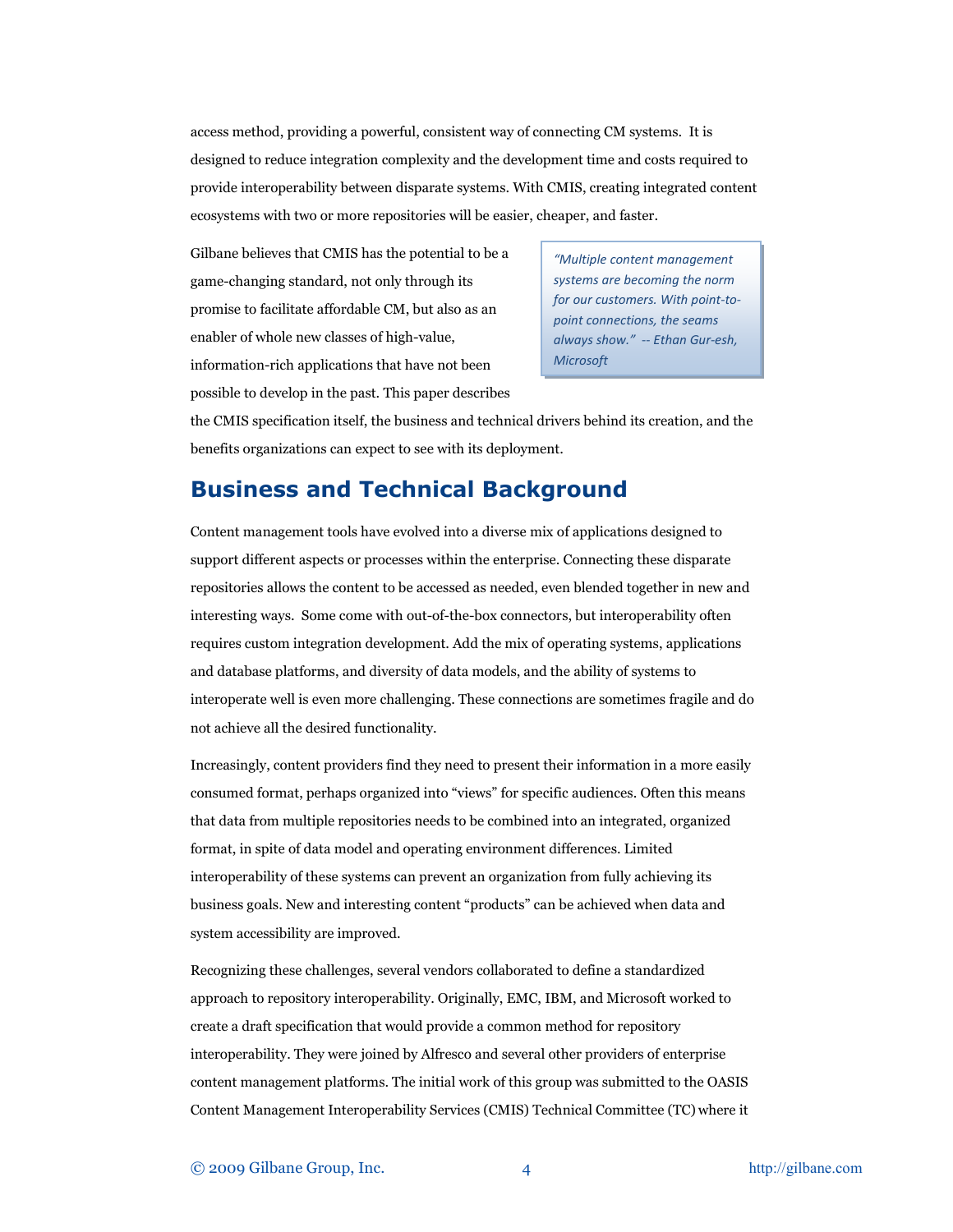has been further developed by a broader group of companies. Participants in the OASIS CMIS TC currently include Adobe, Alfresco, ASG, Booz Allen Hamilton, dotCMS, EMC, fme AG, IBM, Magnolia, Microsoft, Nuxeo, Open Text, Oracle, Quark, SAP, Saperion, Sun Microsystems and others.

### <span id="page-4-0"></span>**How CMIS Works**

The developers of the CMIS specification took into consideration the most common and widely used features and properties of repository connectors and integration found in a range of systems. The goal is to create an interoperability standard that can easily be adopted and supported by the widest range of vendors and user organizations.

*"CMIS helps break down the walls of information silos and allows data to be presented in ways not constrained by the technology." – Florent Guillaume, Nuxeo*

The CMIS Object Model provides a standard, unambiguous method for accessing repositories regardless of its computing platform or environment. The CMIS specification currently defines four common types of objects that can be addressed and managed in a CMIS-ready repository:

- Document objects;
- Folder objects;
- Relationship objects; and
- Policy objects.

*Document* and *folder* objects are defined, as their names indicate, to classify objects stored as documents and folders respectively, similar to the way many file systems and repositories define and manage content. The *relationships* object is used to define relationships between document objects (including links), but also supporting other means of grouping and relating objects in much the same way relationships are defined in relational databases. *Policy* objects are used to manage policies for accessing and exposing the content.

Two access methods are defined in the current CMIS specification: a *Web Services interface* and an alternative *Atom Publishing Protocol (ATOM Pub) method*. The Web Services method provides a WSDL (Web Services Definition Language) description of the interface to allow developers to connect systems to it. SOAP/WSDL Web Services have been widely adopted for enterprise applications. The ATOM Publishing method relies on the predefined ATOM specifications and processes. AtomPub is an increasingly popular protocol for lightweight applications. CMIS is positioned to support additional protocols in the future.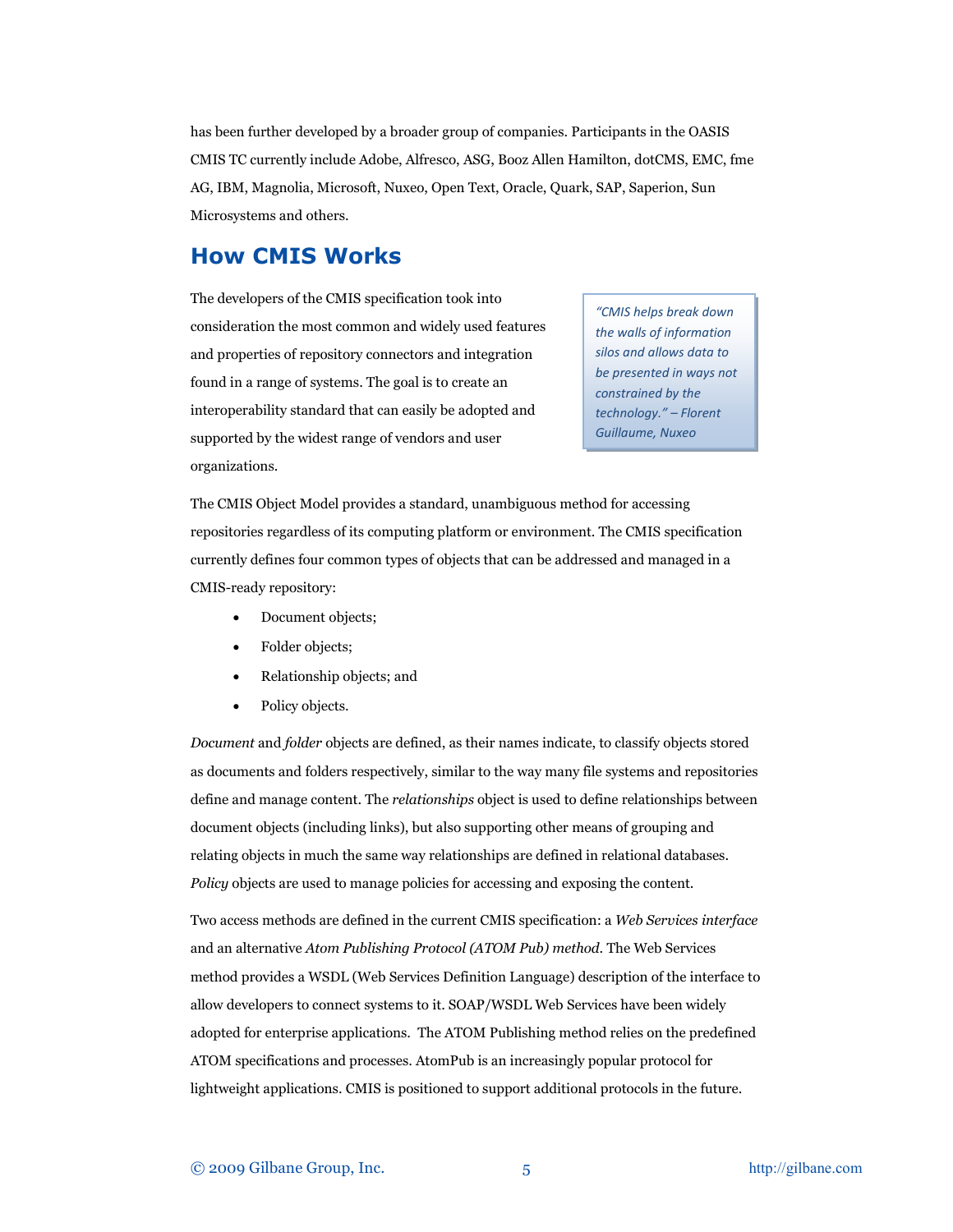

**CMIS-aware Content Services** 

*Example of diverse repositories interoperating through CMIS interface to provide client applications access to wide range of content*

Within a Service Oriented Architecture (SOA), a Web Service can provide platformindependent access. This access method and content structures would be defined in a WSDL (Web Services Definition Language) and would use either a SOAP for messaging, or communicating, with the repository. A simpler interface can be provided via CMIS based on REST and the ATOM Publishing protocol. Either method enables programming-language

and environment- agnostic repository interfaces to be built and deployed quickly. Both are easily understood by developers seeking to establish a new connection to another's content resources. And since the repository is based on a standardized generic access model, developers will be less dependent on proprietary connectors.

*"Imagine the possibilities if developers could 'build once, run many' instead of hand-crafting specific proprietary integrations." – Ken Bisconti, IBM*

#### **CMIS and Alternatives: A More Complete Solution**

Why should companies consider CMIS over other approaches to faciliating integration? Connecting CM systems in better, streamlined ways has been the goal of several efforts, but none have approached the core challenges in an open and universally applicable way. Aside from proprietary connectors, precursors to CMIS tended to be constrained by the environments in which they can be deployed, or by limited adoption.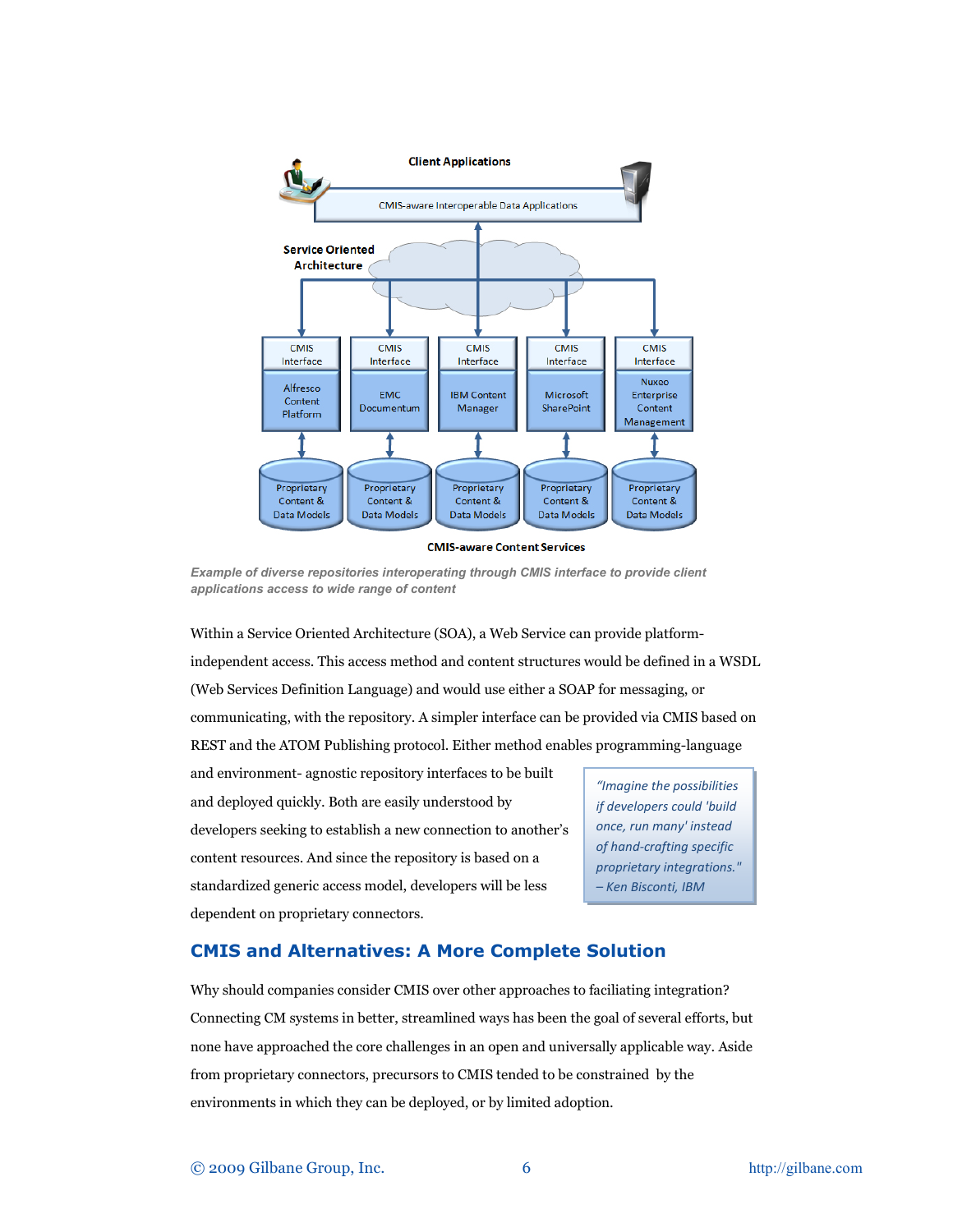Not much is directly comparable to CMIS in the market.

- JSR 170, the Java Content Repository (JCR) API specification coming out of the Java community, and WebDAV (Web-based Distributed Authoring and Versioning) offer similar functionality, but they are not competing as much as complimenting each other and CMIS. An existing JCR, WebDAV, or proprietary system could also add a CMIS layer and, possibly, extend the life of that system.
- Several vendors have proprietary product offerings that provide integration to a variety of other systems. CMIS is an open version of a portion of the functionality that they provide. Over time, CMIS will reduce the need for proprietary tools and eventually may replace them completely. Meanwhile, CMIS and proprietary systems can work together.
- Web portlets, such as those based on JSRs 170 and 283 Content Repository for Java Technology API provide some similar features, but are not the same as CMIS and have limited adoption. Developers can plug in a presentation layer that can pull in content from other repositories, but portlets do not help make the content consistent with other content (portlets are agnostic to content). CMIS goes much further towards unifying the look and feel of the content. CMIS has a defined Domain Model (combination of data model and defined services) that enables consistent, robust access and updating of the content.

Compared to these approaches, CMIS is platform independent and will work in any operating environment. It defines a more robust set of content objects and actions to enable a common access method to a wide range of tools and systems. Lastly, CMIS offers the benefit of confidence that comes with the adoption of an international standard. It is based on well-defined and stable concepts that system developers can rely upon for a long time to come.

*"The ECM market needs CMIS to achieve its potential. CMIS adoption will drive the marketplace to achieving new applications and products, and not just from vendors, but also from user organizations." – Razmik Abnous, EMC*

### <span id="page-6-0"></span>**CMIS Benefit Scenarios**

CMIS was conceived to address business issues. It offers tantalizing opportunities for CM buyers and developers because it addresses both top- and bottom-line issues. It is fairly easy to see how development costs and schedules can be reduced with a standard repository interface. Another class of truly exciting benefits lies in the new and innovative applications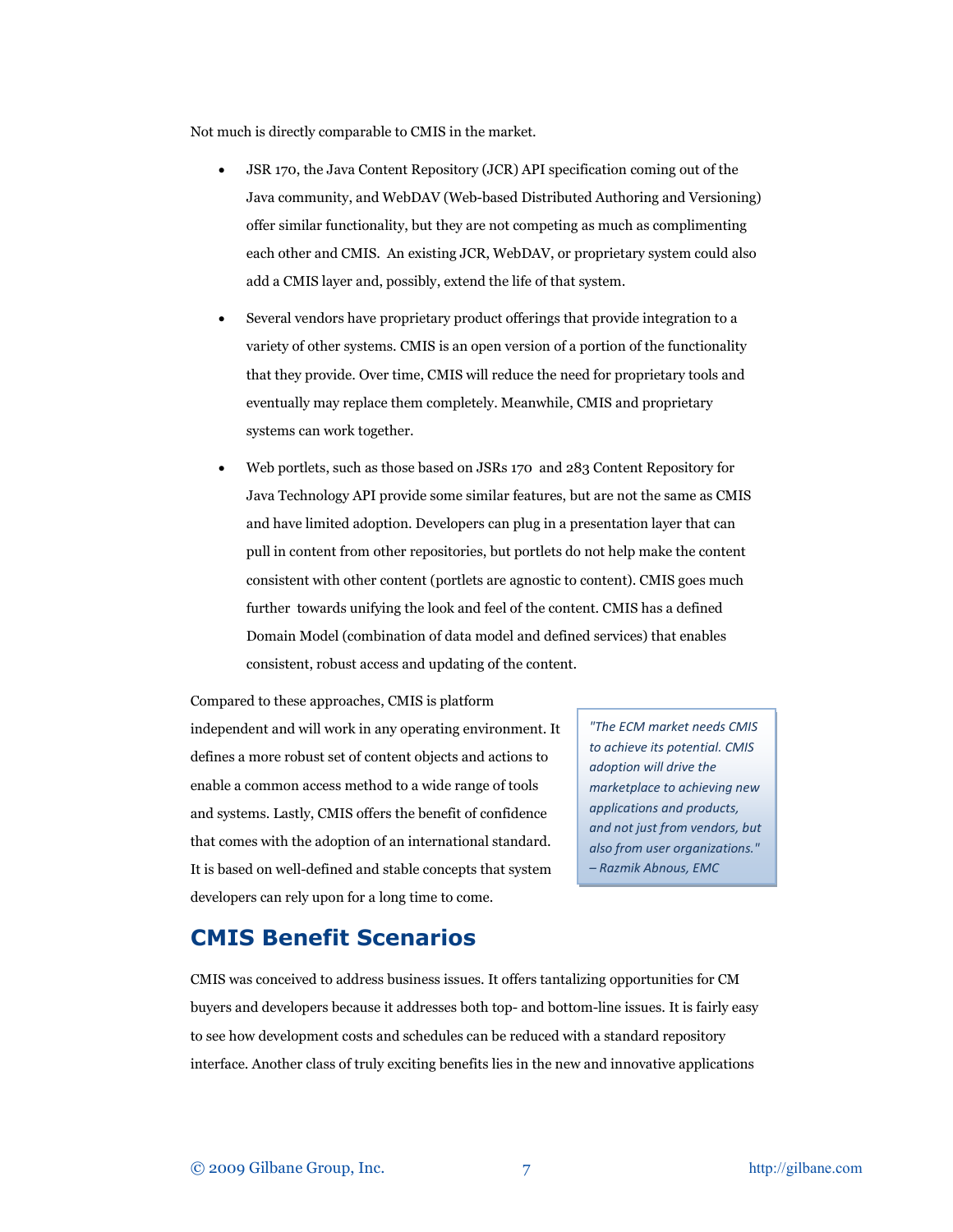that this capability will enable. Here we lay out four benefit scenarios that business and IT managers can expect from CM systems that are CMIS-enabled.

#### **Reduce Development Costs and Schedules**

A common interface into repositories will eliminate much of the integration work currently required to create a unified view into disparate systems. Consider the simple architecture below. Without CMIS, the Client Application will require the development or configuration of three proprietary connectors. Developers will need three skill sets – one for each disparate proprietary system to be accessed.



With a CMIS-compliant interface for each system, as illustrated below, the developers of the Client Application really only need to focus on one connector (shown in blue) in order to talk to the CM systems, assuming that they all speak CMIS.



Also consider the impact of replacing any one of the four systems in either diagram. The amount of development needed to accommodate that change is significantly less with CMIS since only the changed systems are likely to require modification; the Client Application will most likely continue to operate without requiring any changes to be synchronized between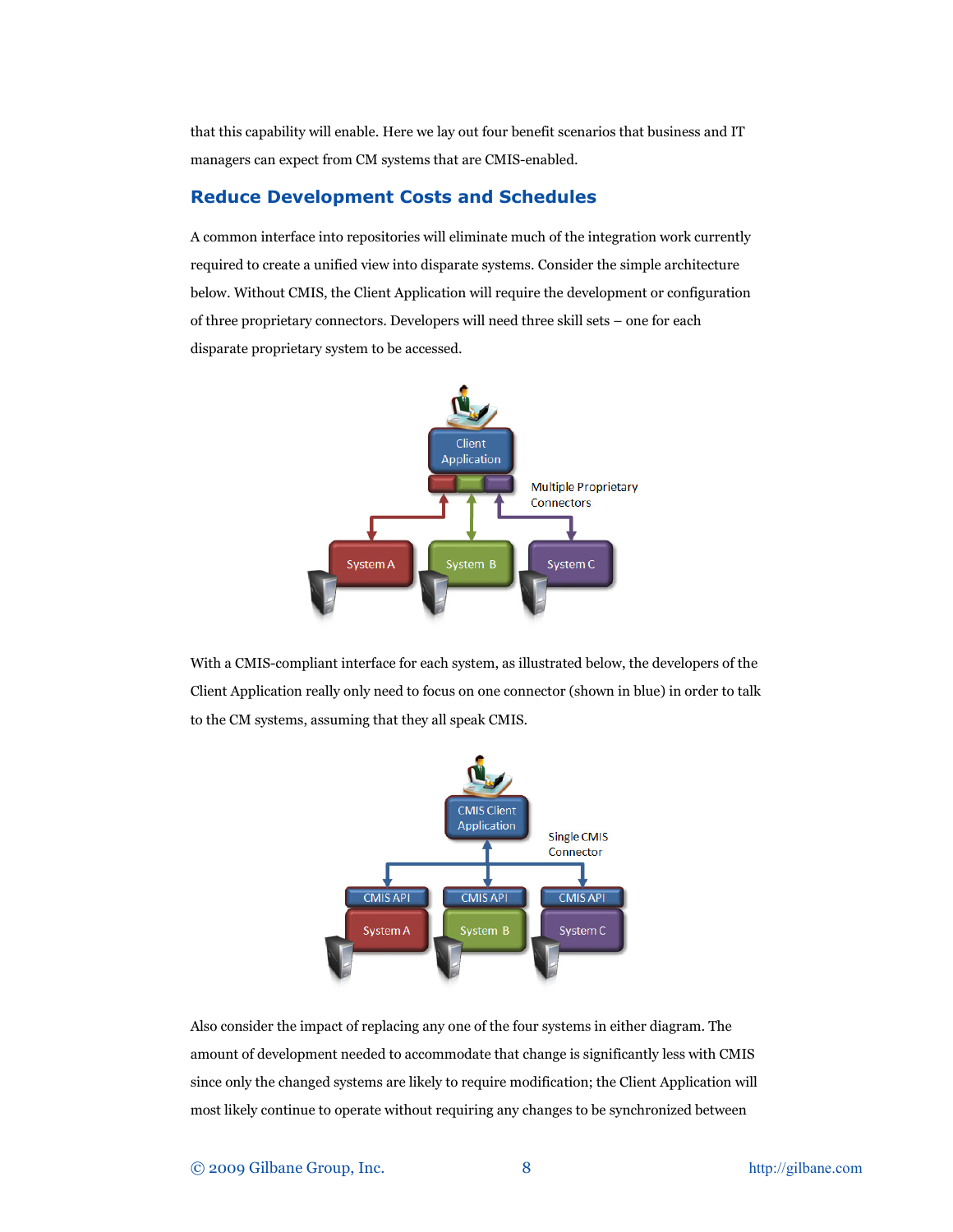client and server applications. In the non-CMIS architecture, several applications and connectors may be affected by a change in only one of the systems.

#### **Leverage Existing Investments**

CMIS is envisioned as an integral part or feature of content management systems. Even so, some vendors intend to create CMIS-based middleware to ease integration with non-CMIS compliant systems and applications. With this approach, existing legacy applications can be configured to communicate with the middleware using CMIS, thus extending the life of the legacy system until it is migrated to a CMIS-compliant repository. The cost of migrating an entire system to a new repository, even to gain CMIS benefits, may be more than adding a middleware layer and building the custom interface and connectors needed to communicate with the middleware.

#### **Enable New Applications**

CMIS eases the effort required to achieve seamless integration, freeing business applications from the constraints of content locked in information silos or propriety data formats. By enabling access to content stored in repositories that were previously cumbersome to integrate, information becomes usable in ways not possible before.

End-users will see optimized processes that combine content from multiple sources in a unified view. CMIS-enabled business applications will eliminate the need to interrupt a business interaction with a customer, for example, just to switch content sources – from a ticket number in a support tracking system to a knowledge base of technical documentation to the ERP system with information about the customer's specific product configuration. With seamless integration, processes that require information from multiple repositories can follow a logical flow rather than a flow dictated by the types of connections or systems. In this case, the benefits of CMIS drive all the way to better experience for the end-customer.

Information from one repository can be combined with content from others and be presented in new ways. For instance, a mashup of company and partner data might combine product catalog data from an internal source with external distributor addresses plus map

information. The end-result is an applications that assists potential buyers in locating in-stock products available for purchase. Regulatory information from many jurisdictions can be integrated and presented in "views" by topic or for specific audiences, such as buyers of a

*"CMIS will make it possible for business units to deploy systems independently and focus on application needs rather than on infrastructure considerations. This is how it should be." -- David Choy, CMIS TC Chair*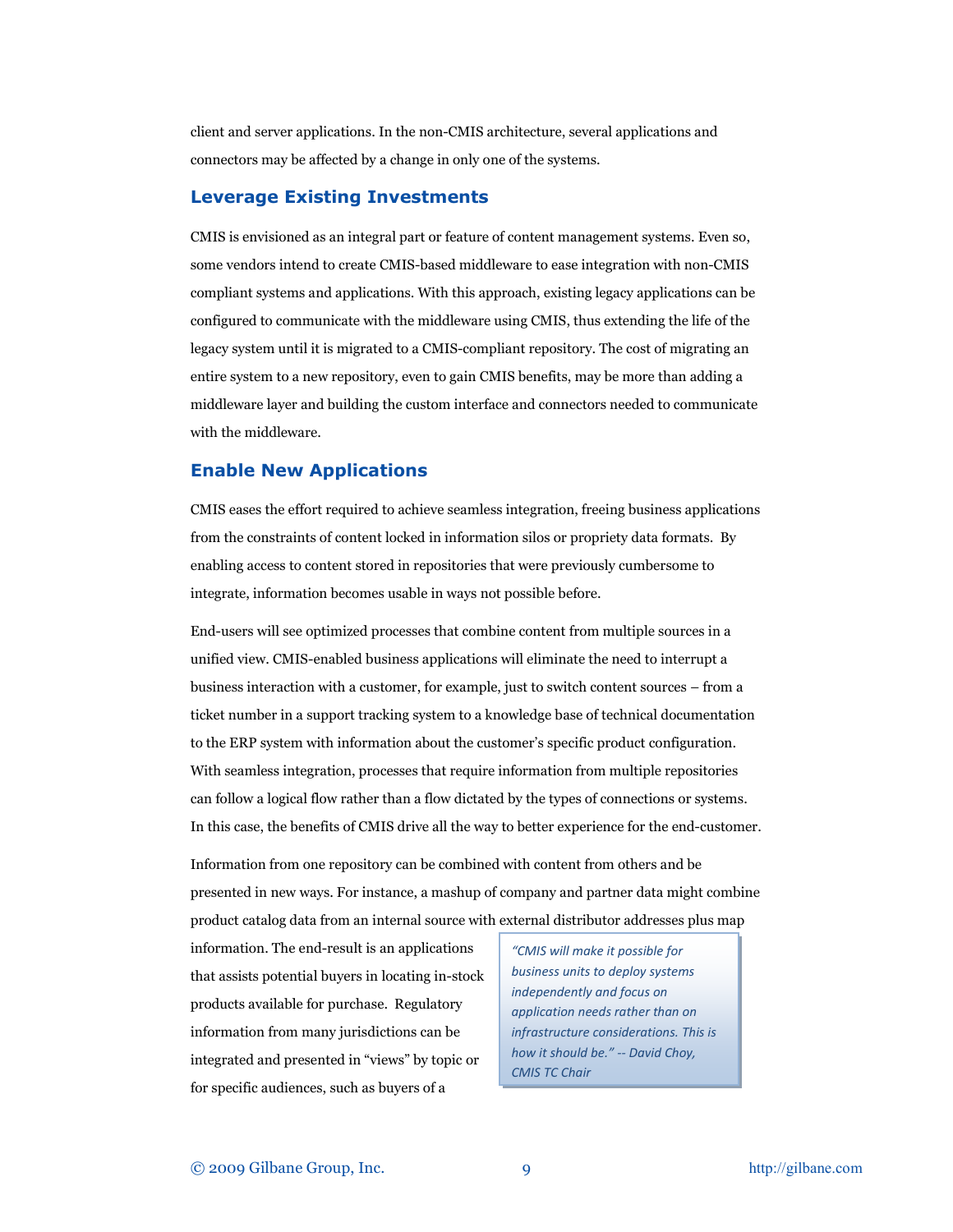product that carries different warnings and disclaimers depending upon their geographic location (e.g., prescription drug labeling in North America and the European Union).

#### **Enhance Content Discovery**

In some environments, content applications can be static with little or no change to the configuration and available data over time. Other content applications are much more dynamic, requiring more frequent "scanning" of existing resources and rapid integration of new content systems. CMIS will shine in these dynamic environments by reducing complexity, cost, and time to add new CMS repositories on the fly and by making that content immediately available in a unified view.

CMIS enables flexible discovery processes where data can be quickly configured and accessed without lengthy delays waiting for a new connector to be developed or installed. A lawyer researching a case may need to establish a new connection to a content resource as part of the discovery process during which evidence data is gathered and reviewed in support of a case. A researcher in the intelligence community may need to monitor a range of systems with content in multiple formats, but receive results in a unified, consistent format that is easy to import into the target intelligence application. In these two examples, individual repositories can be quickly added or excluded from a user's view as business rules dictate if they use CMIS as a common access interface.

# <span id="page-9-0"></span>**A Contemporary Solution to Integration**

In the course of Gilbane's work as analysts and consultants, we see many organizations throughout the world and across a variety of industry segments struggling to develop and deploy content-centric business applications that deliver real business value. Integration of systems is fundamental to the success of these applications in nearly every case – integration of content management systems with databases, content creation tools with

content management systems, translation memories with content management systems,

content management systems with ERP systems, and on and on. The inability to rapidly integrate a variety of systems at an affordable cost with readily available developer skills remains one of the biggest challenges facing companies today. Traditional integration

*"CMIS will ultimately become the foundation for developing next generation content collaboration and social computing applications." – John Newton, Alfresco*

approaches also impact growth of the content management market, as companies are forced to make do with outdated systems that cannot be replaced because the cost to do so is prohibitive. The burgeoning growth of social media platforms and the compelling business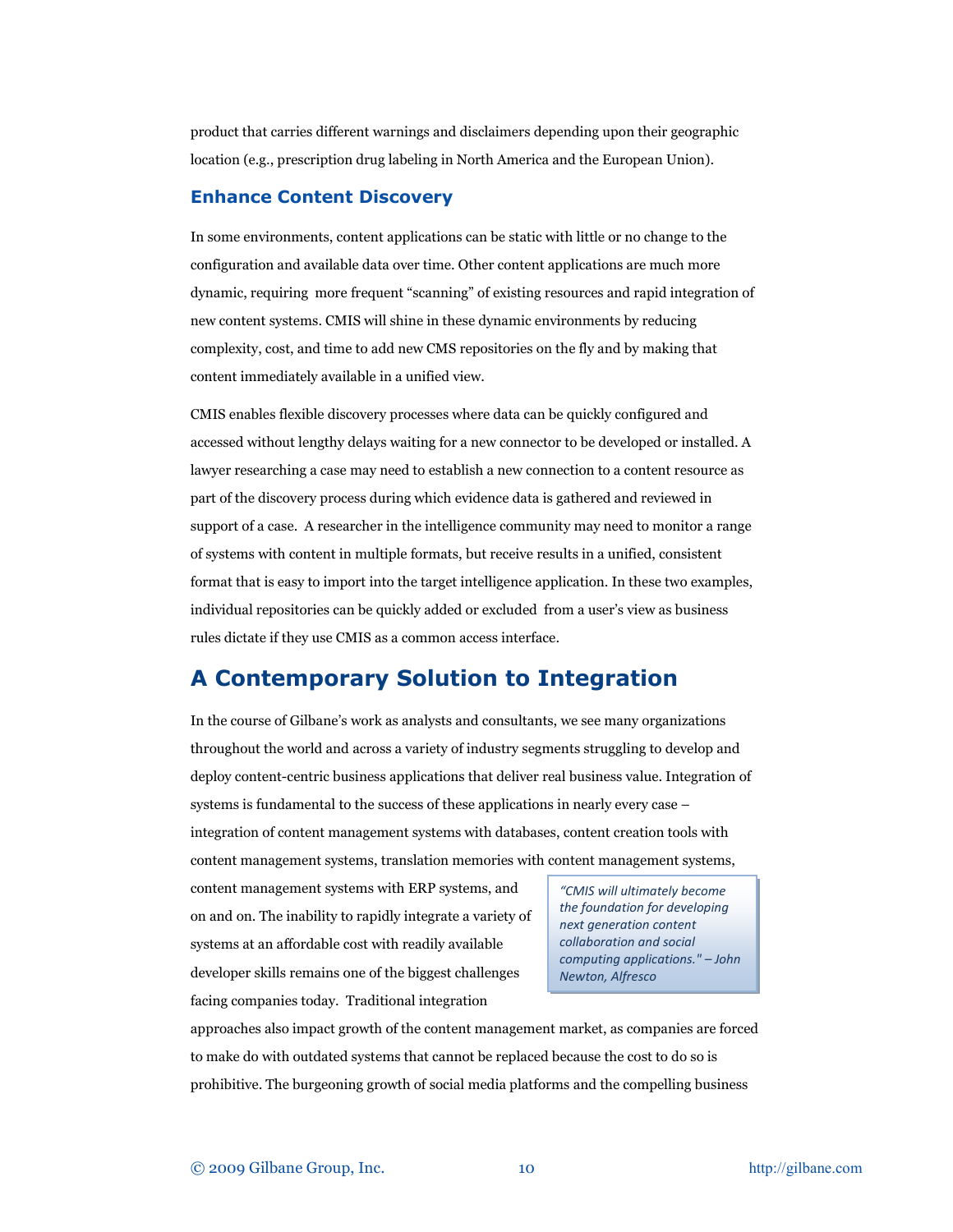benefits of cloud computing are stimulating a demand for more contemporary approaches to building integrated applications that bring true innovation to their organizations.

Earlier in this paper, we described CMIS as a "market-driven response to CM integration challenges." It is clear that OASIS and the TC members are working to deliver capabilities that CM buyers and developers need to advance their CM practices and applications. We also noted that CMIS has the potential to be a game-changing standard because it opens new possibilities for vendors and internal IT organizations alike to deliver operational efficiencies, cost savings, improved customer experience, increased revenues, and contentdriven innovation that has not been feasible to date. At the end of the day, companies simply need better approaches to integrating systems in order to succeed in the very unpredictable business climate of the  $21<sup>st</sup>$  century. Business agility increasingly separates the winners from the losers, and agility is perhaps the biggest single benefit that CMIS offers.

We are encouraged by what we see in terms of CMIS as market reality – the support of leading vendors, coverage in the business and trade press, and attention from the analyst firms who educate IT buyers. Although support of the standard in software products is essential to adoption, we remind users that they play an equally essential role in ensuring widespread adoption by requiring CMIS support in the products they buy.

### <span id="page-10-0"></span>**To Learn More About CMIS**

#### **Ask About CMIS Support**

Organizations that are kicking the tires of new CMS systems and technology are very likely to have integration requirements incorporated into their technical designs. We strongly suggest making specific inquiries about CMIS support when investigating potential suppliers. Consider asking questions such as:

- 1. Do you intend to fully support CMIS? When can we expect support to be available?
- 2. Are you participating in the development and review of CMIS? Are you an active member of the OASIS Technical Committee developing it?
- 3. Where can I find out more about your support for CMIS? Do you have demonstration applications or materials available for downloading?
- 4. Do you have reference customers or applications that you can share?
- 5. What metrics and benefits can be found with a CMIS-aware system?